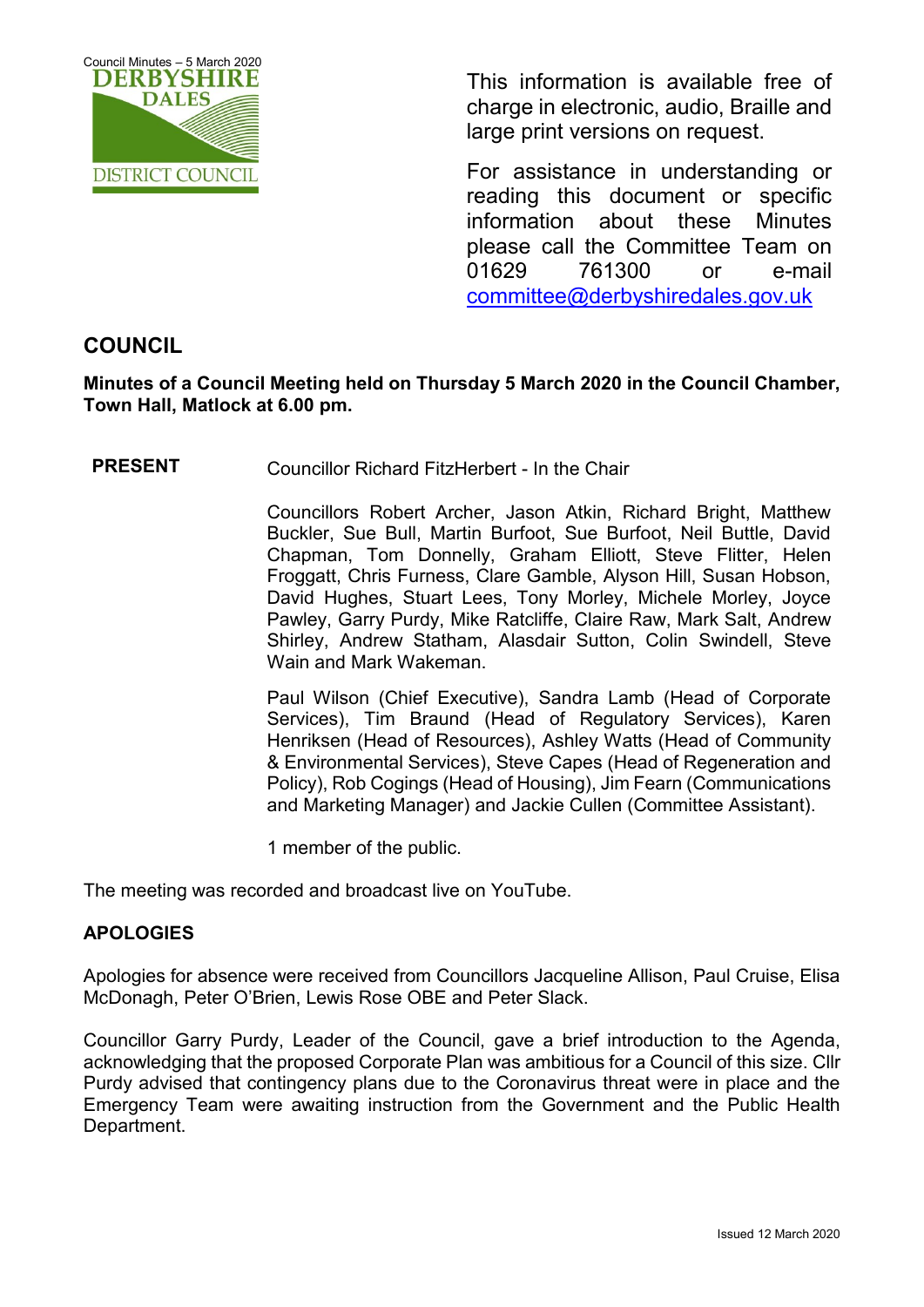In accordance with the procedure for public participation, Mr Peter Dobbs (local resident) made a statement on Agenda Item 5: Corporate Plan 2020-2024, with particular reference to air quality assessment and management. Referring to the centre pages of the draft Corporate Plan distributed at the meeting, under the 'Clean, Green and Safe text box (replicated on p.11 of Appendix 2 to the report) Mr Dobbs requested that the word 'identify' be changed to 'implement' to read as follows:

'Publish an annual report on air quality in the District and implement any appropriate mitigation measures for areas of lower air quality.'

# **321/19 – MINUTES**

It was moved by Councillor Jason Atkin, seconded by Councillor Tom Donnelly and

**RESOLVED** (unanimously) That the Minutes of the meeting of the Derbyshire Dales District Council held on 16 January 2020 be approved as a correct record.

The minutes were signed by the Chairman.

#### **322/19 – CORPORATE PLAN 2020-2024**

The Council considered adoption of the revised draft Corporate Plan targets for 2020-2024, setting out the District Council's strategic priorities over the next four years. The revised draft Corporate Plan 2020-2024 was attached as Appendix 1 to the report and its targets were set out in Appendix 2 to the report. A summary of the Corporate Plan consultation process was set out in Section 2 of the report.

At the Council meeting held on 21st November 2019 it was resolved, inter alia, that the Corporate Plan 2020-2024 action plan and specific targets be developed with Member involvement for consideration by Council in March 2020 alongside the Budget. Subsequently the Corporate Leadership Team (CLT) undertook an assessment of the proposals submitted by the Liberal Democrat Group against the four criteria listed in the report, to determine the extent to which each of the proposals was suitable for inclusion within the Corporate Plan. Having reviewed the assessment of the proposals, CLT prepared a revised Corporate Plan, and subjected it to the same assessment process. At the same time, a Member Task Group was established to balance aspirations with resources and work alongside CLT, as explained in the report.

Following several Task Group meetings, Leaders Advisory Group meetings and Members' Workshops, a revised version of the Corporate Plan was presented to the Leaders Advisory Group on 11th February 2020, when it was agreed that the Corporate Plan approach (as set out in Appendix 1 to the report) be presented to Council, but that Council itself would have the final say on the Plan to be adopted. It was agreed that the Corporate Plan should be developed into two user-friendly versions: one in a single page poster format, and another incorporating images and supporting text for wider publication.

To ensure progress was made against the priorities set out in the Corporate Plan, it was proposed that the Corporate Plan Targets as set out in Appendix 2 to the report were established for 2020/21.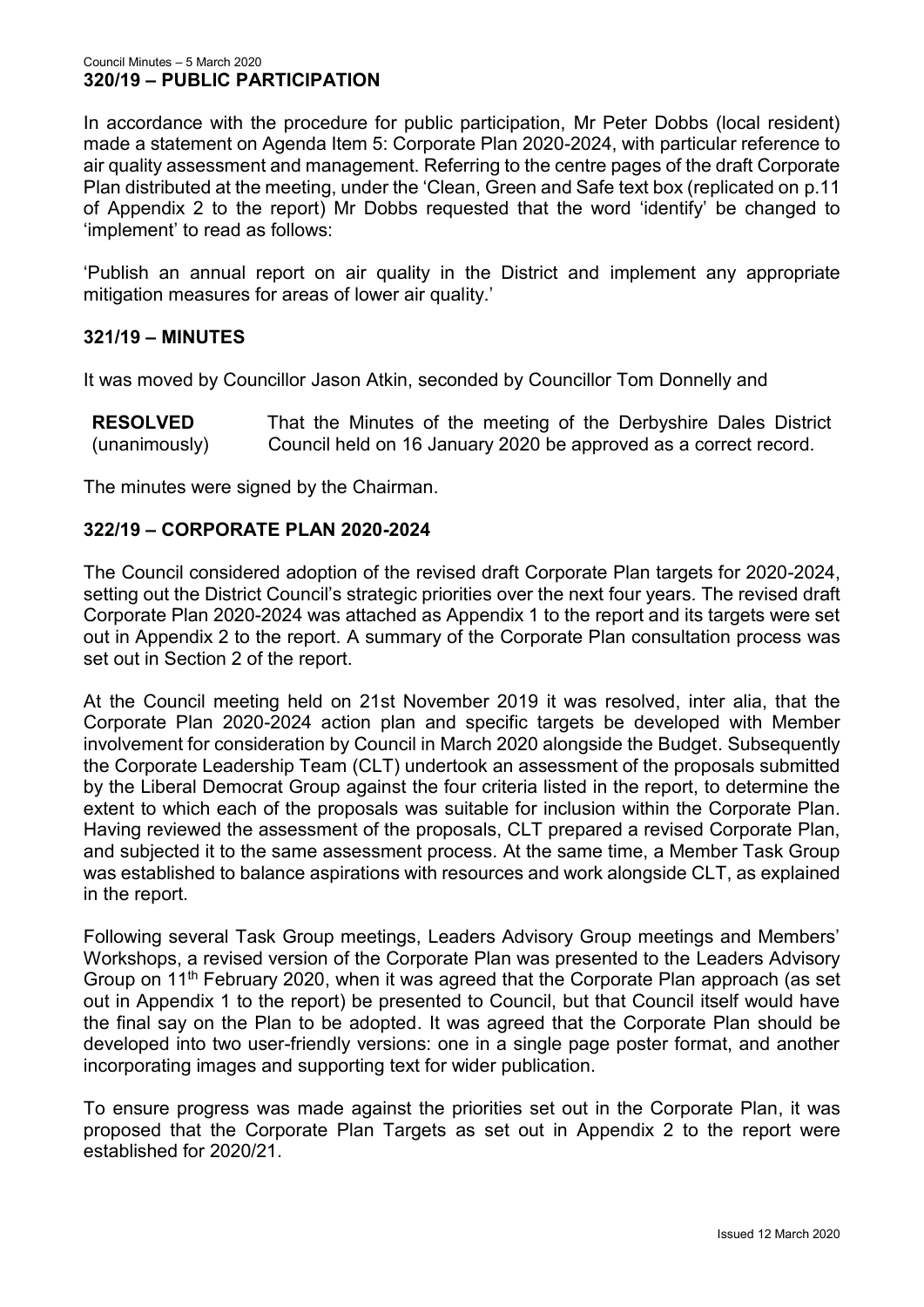#### Council Minutes – 5 March 2020

The Head of Regulatory Services addressed Mr Dobbs' request regarding the wording in the air quality assessment and management section of the draft Corporate Plan, and advised that as the high readings for Buxton Road, Ashbourne, specifically were primarily due to traffic pollution it was incumbent on the County Council to implement mitigation measures. Therefore if the District Council were to amend the wording from 'identify' to 'implement' this would bind the County Council to remedial steps they would not be able to undertake within that timescale. However, it was proposed to amend the wording in Appendix 2, column 4, (p.11) as follows:-

'Publish an Air Quality Monitoring Report by July 2020 and where necessary commence appropriate mitigation measures and create an action plan by March 2021.'

It was moved by Councillor Garry Purdy, seconded by Councillor Susan Hobson, and

**RESOLVED Voting: For Against Abstentions** That the Corporate Plan 2020-2024 set out in Appendix 1 to the report, with Appendix 2 amended by the insertion of the following: 'Publish an Air Quality Monitoring Report by July 2020 and where necessary commence appropriate mitigation measures and create an action plan by March 2021' is approved for the purposes of setting the District Council's strategic priorities over the next four years. 31 0 2

The Chairman declared the motion CARRIED.

### **323/19 – SERVICE PLANS 2020/21**

The Council considered approval of the District Council's Service Plans for 2020/21, which included the relevant Corporate Plan targets for operational use in 2020/21 as well as approval of a revised format and structure for the Service Plans, allowing greater alignment with the Corporate Plan, prior to publication in June 2020.

Service Plans included most of the operational details for individual service areas. In line with the guidance and advice set out in the District Council's [Performance Management](https://www.derbyshiredales.gov.uk/images/P/Perfomance_Management_Handbook_for_2020-21.pdf)  [Handbook,](https://www.derbyshiredales.gov.uk/images/P/Perfomance_Management_Handbook_for_2020-21.pdf) Service Plans for 2020/21 had been prepared. These were set out in Appendix 1 to the report and identified a number of key Corporate Performance Indicators that would be reported on a six-monthly basis to Council.

It was moved by Councillor Sue Bull, seconded by Councillor Helen Froggatt and

**RESOLVED** (unanimously) 1. That the Service Plans 2020/21 as set out in Appendix 1 to the report, and which include the relevant Corporate Plan targets, are approved for operational purposes for the year 2020/21, subject to the revision of wording of the Corporate Performance Indicator on page 2 of the Appendix to mirror that of the Corporate Plan, as follows: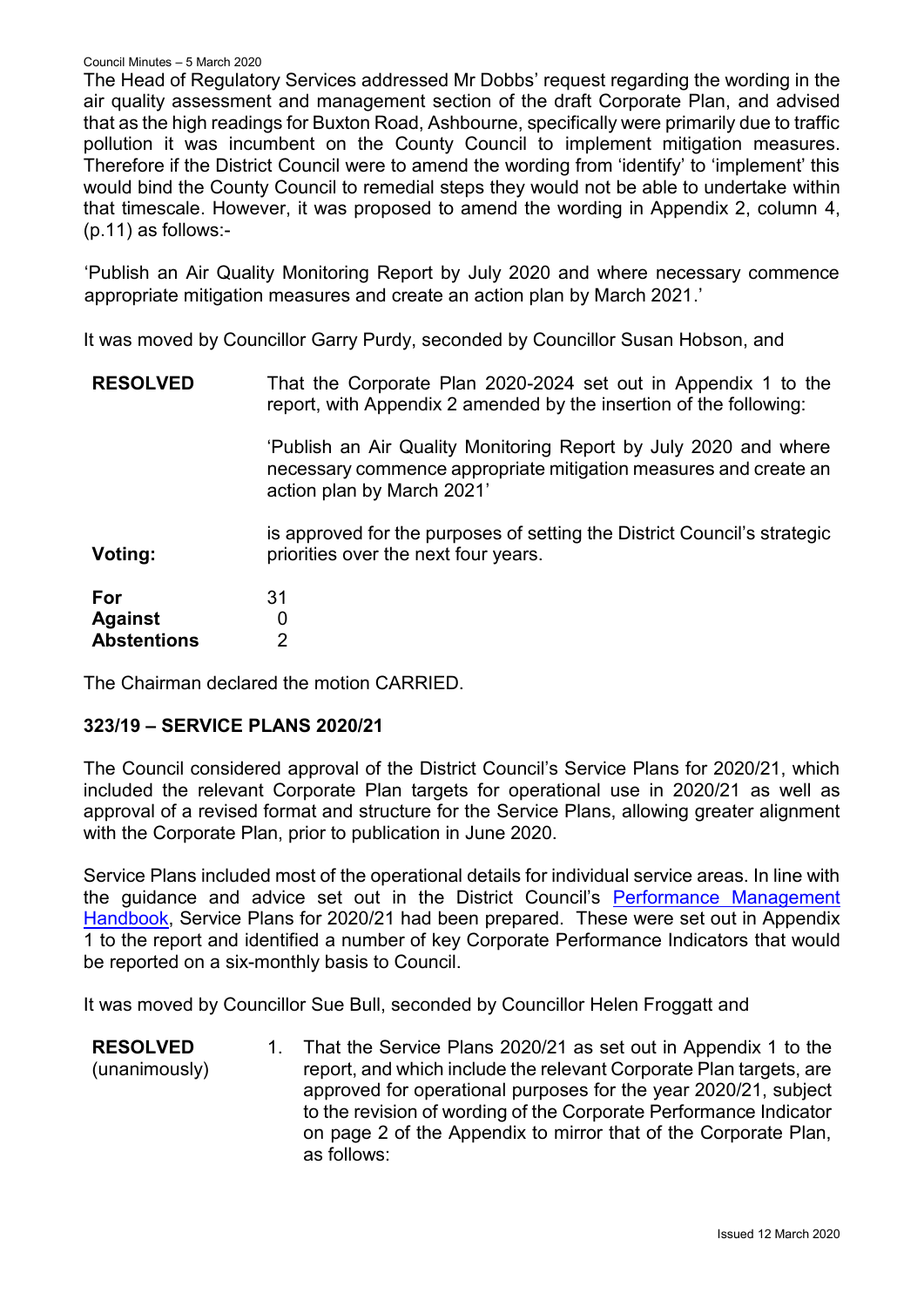- Improving facilities initially in Ashbourne Recreation Ground
- 2. That prior to publication in June 2020, the format and structure of the Service Plans be revised, to ensure greater alignment with the Corporate Plan.

#### **324/19 – CAPITAL PROGRAMME 2019/20 TO 2023/24**

The Council considered a report that provided members with a mid-year update on the previously approved Capital Programme; set out a plan to update the capital programme in the coming months to reflect the new corporate plan priorities; and outlined potential future liabilities not included in the Capital Programme.

The initial Capital Programme for 2019/20 approved at the Council meeting in March 2019 had subsequently been updated at the Council meeting on 30<sup>th</sup> May following closure of the Council's accounts for 2018/19 and at the Council meeting in November 2019 to reflect new bids and progress on projects. The revised Capital Programme included new schemes as tabled in paragraph 1.2 of the report and shaded red in Appendix 1 to the report.

As Council had agreed a new Corporate Plan and priorities earlier in the meeting, the Capital Programme 2012-/20 was very much an interim one and would be reviewed and updated in the coming months to reflect the new Corporate Plan priorities. A new Capital Programme would then be reported to Council in May 2020 for approval, along with the outturn for 2019/20.

Reports on bids for the new capital programme would be brought to the next cycle of policy committees for consideration and referral to Council in May for inclusion in the updated capital programme. Examples of projects currently being considered by officers were listed in the report.

The revised Capital Programmes for 2019/20, 2020/21 and 2021/22 to 2023/24 had been updated to reflect slippage and new bids, as tabled in Section 3 of the report, along with major projects where expenditure was forecast to be more than £250,000 for each period.

The overall financing packages for forecasted expenditure in 2019/20, 2020/21 and 2021/22 to 2023/24 were also tabled in Section 3 of the report.

The impact on the Council's Reserves and Balances of the above proposals was set out in the report, alongside Officer comments.

A number of future capital liabilities and potential new projects that would be required in the next 1-2 years as identified by the Corporate Leadership Team had not been included in this revised Capital Programme. These projects were set out in Appendix 2 to the report. They totalled £725,500 but did not include the estimated costs of a traveller site.

It was moved by Councillor Garry Purdy, seconded by Councillor Steve Flitter and

| <b>RESOLVED</b> |                                                 |  |  |  | That the revised Capital Programme and financing           |  |  |  |
|-----------------|-------------------------------------------------|--|--|--|------------------------------------------------------------|--|--|--|
| (unanimously)   |                                                 |  |  |  | arrangements for 2019/20, as detailed in Appendix 1 to the |  |  |  |
|                 | report, in the sum of $£2,533,457$ be approved; |  |  |  |                                                            |  |  |  |

2. That the revised Capital programme for 2020/21, as detailed in Appendix 1 to the report, in the sum of £7,342,041 be approved;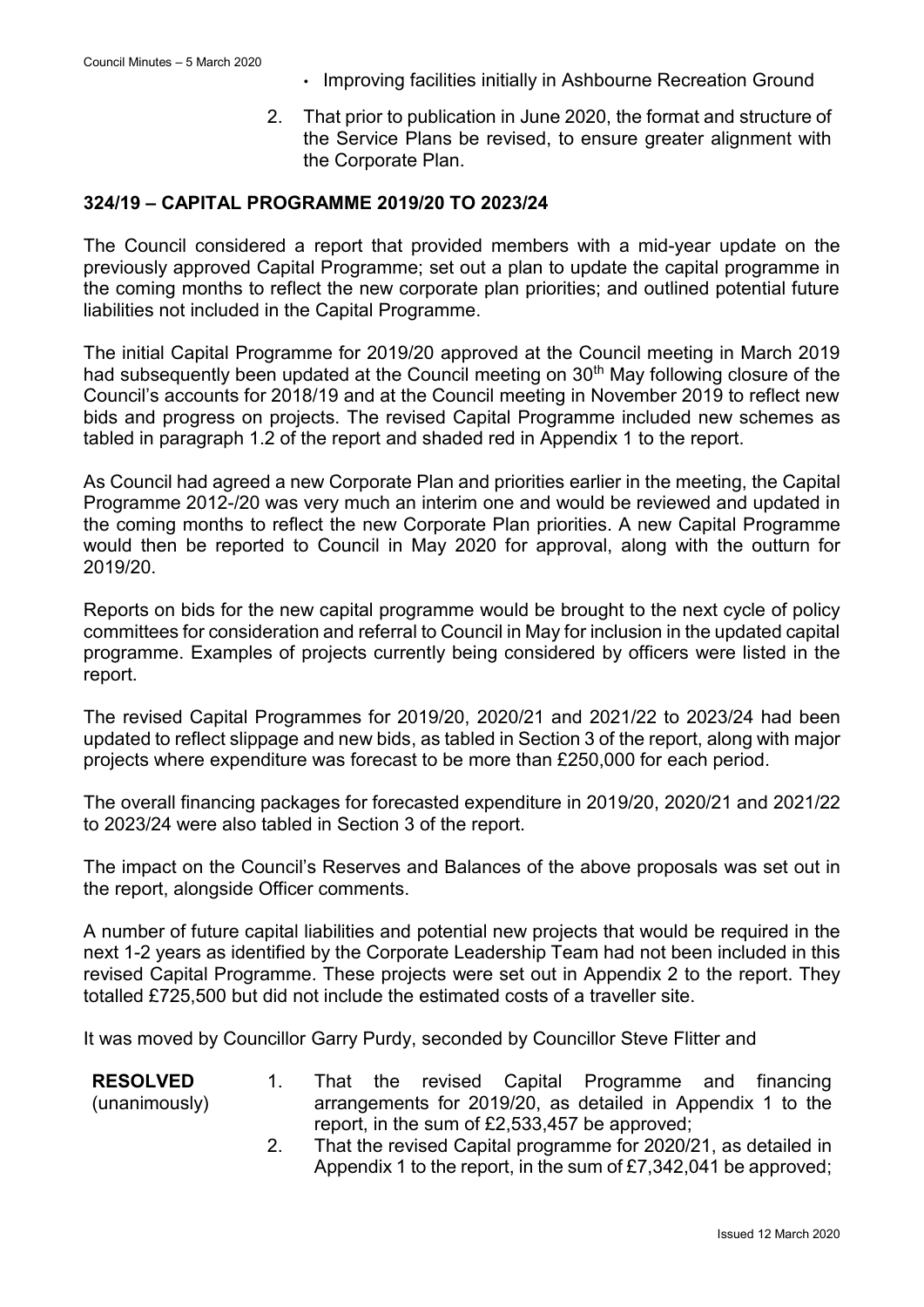- 3. That the programme for years 2021/22 through to 2023/24, as detailed in Appendix 1 to the report in the sum of £3,252,676 be approved;
- 4. That the potential future liabilities outlined in Appendix 2 to the report be noted.

#### **325/19 – REVENUE BUDGET 2020/21**

The Council was asked to approve the Revenue Budget for 2020/21, attached as Appendix 1 to the report, and an updated Medium Term Financial Plan (MTFP) attached as Appendix 4 to the report, in line with the Code of Practice on a Prudential Approach to Local Authority **Commitments** 

The report covered the following topics, which were detailed in the relevant appendices to the report:

- Local Government Finance Settlement
- Net Spending and Council Tax Requirement
- Council Tax
- Medium Term Financial Plan (MTFP)
- Reserves and Balances
- Savings
- Chief Finance Officer's Statutory Report
- Town / Parish Precepts
- Consultation (It was reported at the meeting that no further responses had been received.)

Statutory Legislation required a recorded vote in respect of the Revenue Budget in accordance with rule of procedure 19e.

It was moved by Councillor Sue Bull, seconded by Councillor Jason Atkin and

- **RESOLVED** 1. That the level of Council Tax for 2020/21 is increased by £5.00 per band D (2.39%) from the 2019/20 level.
	- 2. The estimated net revenue expenditure for 2020/21totalling £10,808,341 as detailed in the Summary Revenue Account in Appendix 2 to the report is approved.
	- 3. The minimum level of uncommitted working balances is approved at £1,000,000 at 1<sup>st</sup> April 2020, and £1,000,000 at 1<sup>st</sup> April 2021.
	- 4. The net sum of £548,967 is transferred from earmarked reserves in 2020/21, as shown in Appendix 2 to the report and detailed in Appendix 5 to the report.
	- 5. The following amounts are calculated by the Council for the chargeable financial year 2020/21 in accordance with Section 31A of the Localism Act 2011:
		- i. aggregate of the amounts which the Council estimates for the items set out in Section 31A(2)(a) to (f) thereof is £40,495,819;
		- ii. aggregate of the amounts which the Council estimates for the items set out in Section 31A(3)(a) to (d) thereof is £32,363,266;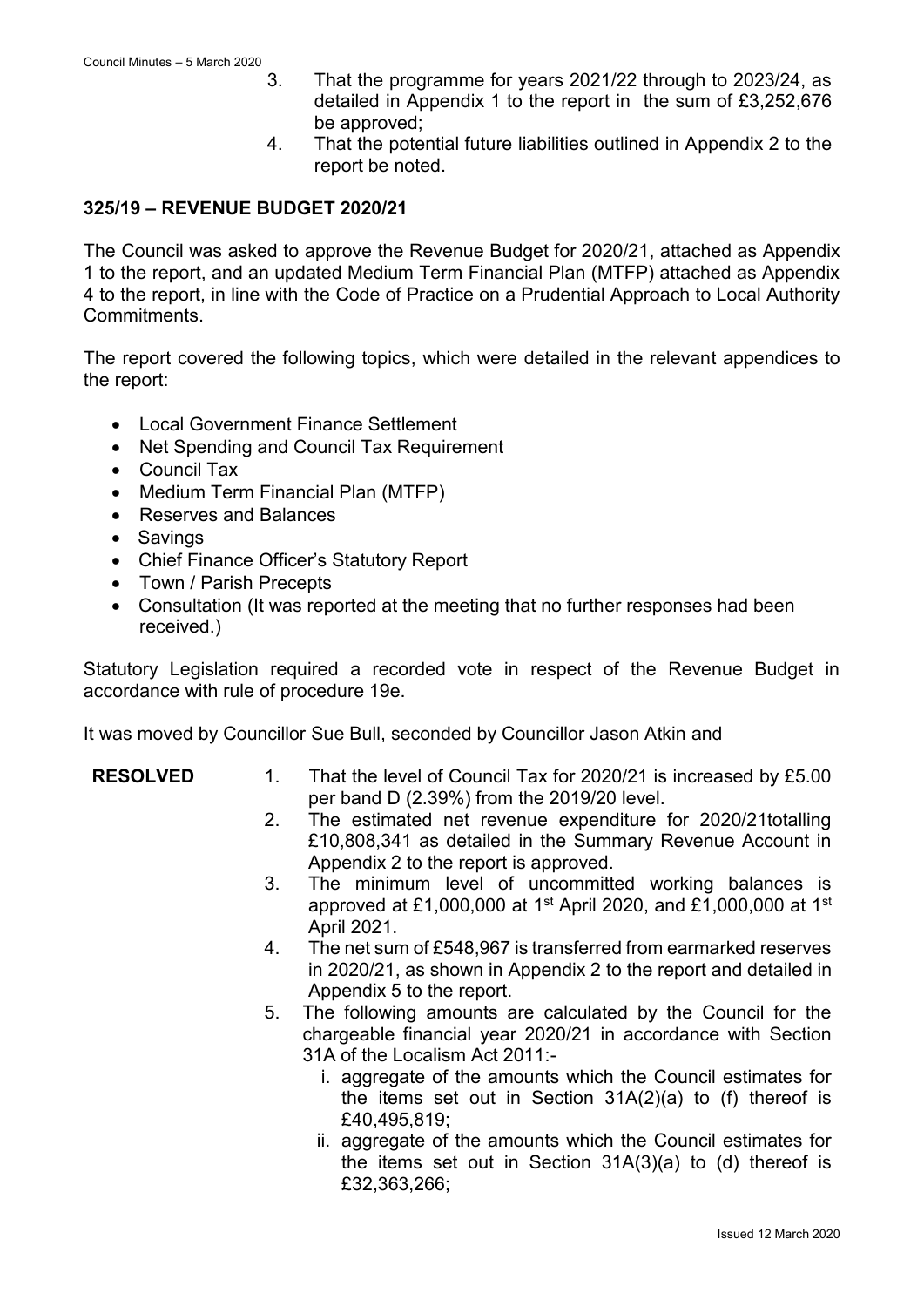**Voting:**

**Voting:**

- iii. calculation under Section 31A(4) being the amount of which the aggregate at (i) above exceeds the aggregate of (ii) above, as the Council Tax Requirement for 2020/21 is £8,132,553.
- 6. That the Corporate Savings Target be confirmed as "Continue a programme to identify efficiency savings and/or additional income of £250,000 per annum by 2023/24".
- 7. That the Head of Resources' report on the robustness of the budget and the adequacy of reserves in accordance with clause 25 of the Local Government Act 2003 is noted.
- **For** Councillors Robert Archer, Jason Atkin, Richard Bright, Matthew Buckler, Sue Bull, Martin Burfoot, Sue Burfoot, Neil Buttle, David Chapman, Tom Donnelly, Graham Elliott, Richard FitzHerbert, Steve Flitter, Helen Froggatt, Chris Furness, Clare Gamble, Alyson Hill, Susan Hobson, David Hughes, Stuart Lees, Tony Morley, Michele Morley, Joyce Pawley, Garry Purdy, Mike Ratcliffe, Claire Raw, Mark Salt, Andrew Shirley, Andrew Statham, Alasdair Sutton, Colin Swindell, Steve Wain and Mark Wakeman. (33)
- **Against Abstentions** (0) (0)

The Chairman declared the motion CARRIED.

### **326/19 – COUNCIL TAX SETTING 2020/21**

Council considered a report that enabled calculation and setting of the Council Tax for 2020/21, along with the Empty Homes Premium. The precept levels of other precepting bodies were included in the report together with the Empty Homes Premium.

The recommendations of the Council were set out in the formal Council Tax Resolution in Appendices A – C to the report and subject to their approval the total Band D Council Tax would be as tabled in the report.

A recorded vote was required in respect of Council Tax setting in accordance with Rule of Procedure 19e.

It was moved by Councillor Sue Bull, seconded by Councillor Richard Bright and

- **RESOLVED** 1. That the Council approves the formal Council Tax resolution set out in Appendices A to C of the report;
	- 2. That the Council retains the Empty Homes Premium at 100% for homes that have been empty for more than two years.
- **For** Councillors Robert Archer, Jason Atkin, Richard Bright, Matthew Buckler, Sue Bull, Martin Burfoot, Sue Burfoot, Neil Buttle, David Chapman, Tom Donnelly, Graham Elliott, Richard FitzHerbert, Steve Flitter, Helen Froggatt, Chris Furness, Clare Gamble, Alyson Hill, Susan Hobson, David Hughes, Stuart Lees, Tony Morley, Michele Morley, Joyce Pawley, Garry Purdy, Mike Ratcliffe, Claire Raw, Mark Salt, Andrew Shirley, Andrew Statham, Alasdair Sutton, Colin Swindell, Steve Wain and Mark Wakeman. (33)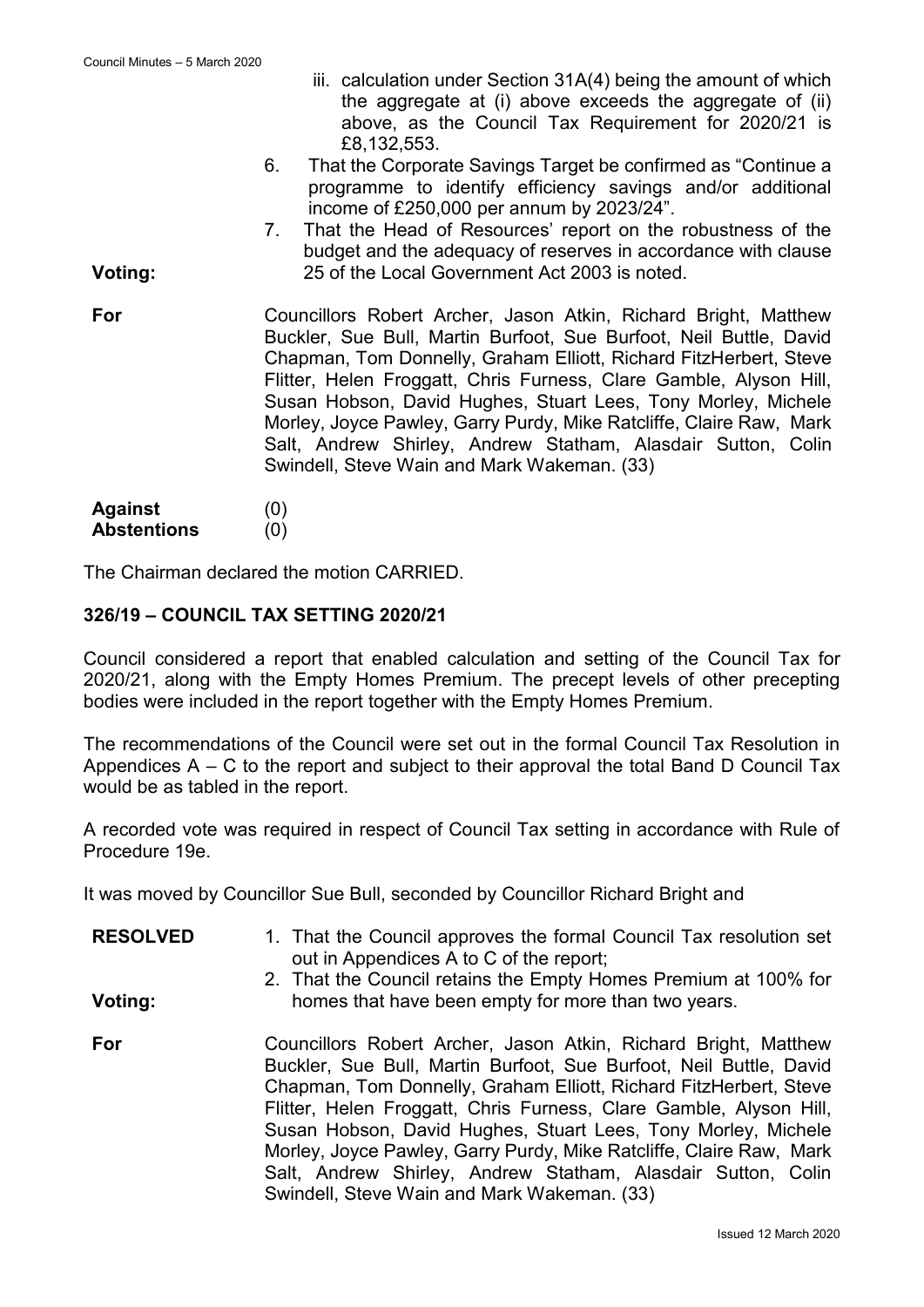| <b>Against</b>     | (0) |
|--------------------|-----|
| <b>Abstentions</b> | (0) |

The Chairman declared the motion CARRIED.

### **327/19 – MEDIUM TERM FINANCIAL STRATEGY FOR 2020/21 TO 2024/25**

The Council considered approval of the Medium Term Financial Strategy (MTFS) for 2020/21 to 2024/25, attached as Appendix 1 to the report. Its aims and purpose were set out in section 2 of the main report.

The Medium Term Financial Plan (MTFP) contained within the MTFS indicated that a balanced budget could be set for 2020/21 but potential reductions in government grants would require corporate savings of £250,000 a year (or the use of reserves as a short-term measure) by 2023/24 if the Council were to be able to set a balanced budget. However, this might not be required if the Council's funding position for years after 2020/21 turned out to be better than forecasted. The MTFS set out the Council's approach to achieving the savings required to close the budget gaps over the coming years. Risks to the Council's approach in achieving this were set out in part 5 of the MTFS.

The MTFS also included a section on reserves and balances, necessary to meet the Council's needs, as set out in section 2.2 of the MTFS. Section 3.5 of the MTFS set out the Council's processes for setting and managing budgets. The Head of Resources, assisted by the Corporate Leadership Team, would monitor performance against the Medium Term Financial Strategy, the Medium Term Financial Plan, Revenue Budget and Capital Programme.

It was moved by Councillor Susan Hobson, seconded by Councillor Richard Bright and

| <b>RESOLVED</b>    | 1. | That approval is given to the Medium Term Financial Strategy<br>(MTFS) for 2020/21 to 2024/25, attached as Appendix 1 to the<br>report;                                                                                                                                                              |
|--------------------|----|------------------------------------------------------------------------------------------------------------------------------------------------------------------------------------------------------------------------------------------------------------------------------------------------------|
|                    | 2. | That Council agrees that, when setting budgets for 2020/21 and<br>beyond, spending should be focused on the Council's corporate<br>priorities, wherever possible;                                                                                                                                    |
| Voting:            | 3. | That approval is given to the approach set out in the Medium<br>Term Financial Strategy for achieving the savings required to set<br>balanced budgets i.e. that there will be a hold on any significant<br>service reductions until the outcome of the funding / business<br>rates reviews is known. |
|                    |    |                                                                                                                                                                                                                                                                                                      |
| For                | 32 |                                                                                                                                                                                                                                                                                                      |
| <b>Against</b>     | 0  |                                                                                                                                                                                                                                                                                                      |
| <b>Abstentions</b> | 1  |                                                                                                                                                                                                                                                                                                      |

The Chairman declared the motion CARRIED.

### **328/19 – CAPITAL AND TREASURY MONITORING REPORT FOR 2020/21**

The Council was asked to consider approval of the Capital and Treasury Monitoring Report for 2020/21 and to determine the Minimum Revenue Provision (MRP) statement for 2020/21 (attached as Appendix 1 to the report).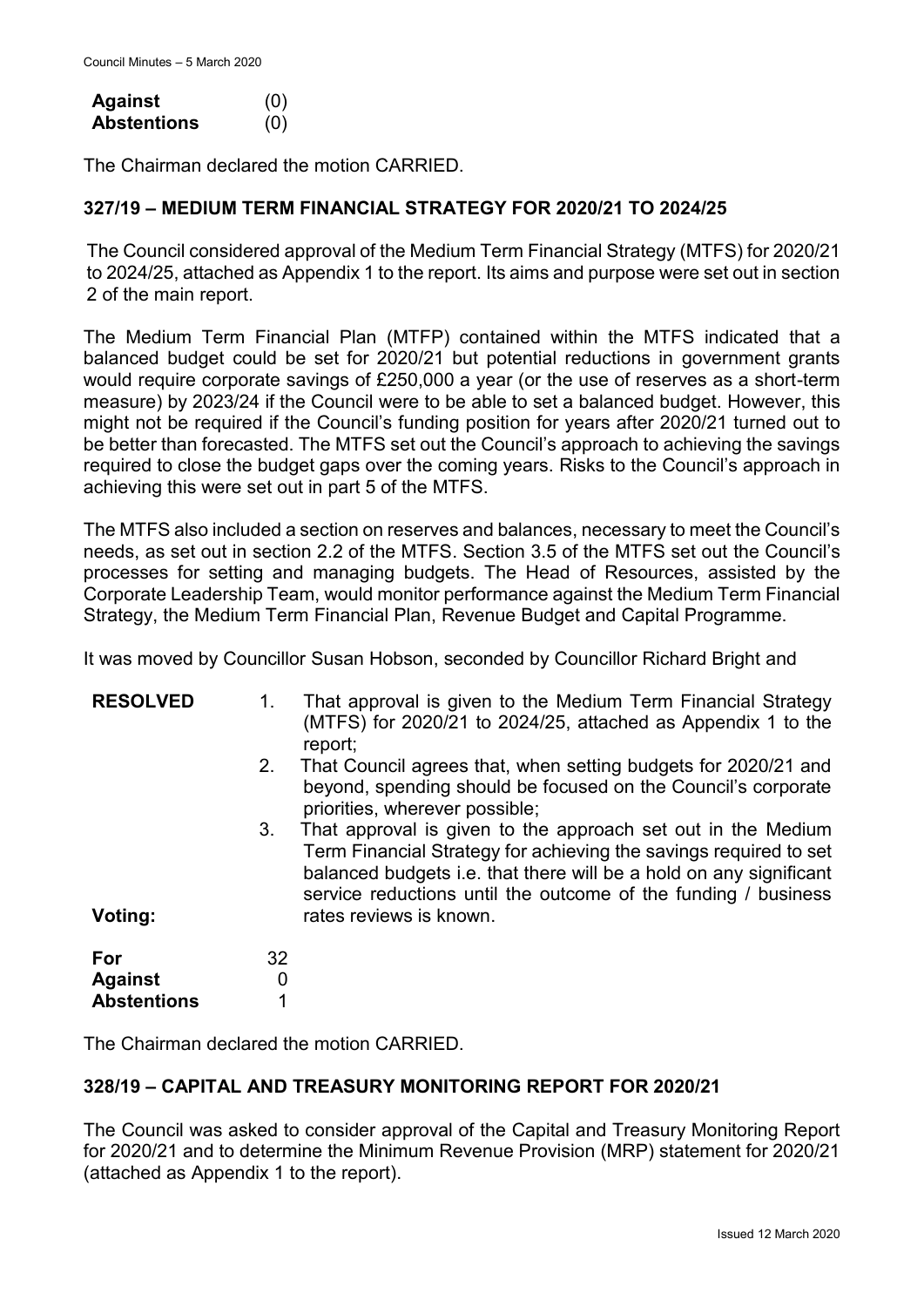A brief explanation of Capital Expenditure was set out in the report, for information, and the Council's plan for capital expenditure of £7m in 2020/21 was detailed in the report.

Estimates of Capital Expenditure were shown in Table I in the report; Capital Financing in Table 2; replacement of debt finance in Table 3; estimates of capital financing requirement in Table 4; and capital receipts in Table 5 in the report.

The Council's approach to Treasury Management was set out in paragraph 1.3 of the report. Gross debt and the capital financing requirement was shown in Table 6 in the report; authorised limit and operational boundary for external debt in Table 7; treasury management investments in Table 8; and proportion of financing costs to net revenue stream in Table 9 in the report.

It was moved by Councillor Tony Morley, seconded by Councillor Tom Donnelly and

**RESOLVED** (unanimously) 1. That the Capital and Treasury Monitoring Report for 2020/21 is approved;

2. That the Minimum Revenue Provision Statement for 2020/21, as detailed in Appendix 1 to the report, is approved.

### **329/19 – CAPITAL STRATEGY REPORT FOR 2020/21**

The Council was asked to approve the Council's Capital Strategy for 2020/21.

In 2020/21, the Council was planning capital expenditure of £7.3m, prioritised as identified in the corporate plan 2015-2019.

The main sources of Capital Finance available to the Council were as listed below and detailed in the report:

- a) Capital grants and contributions
- b) Capital receipts
- c) Prudential borrowing
- d) Revenue contributions to strategic reserves
- e) Leasing

The capital funding strategy determined the order that financing would be utilised, as set out in the report, together with the Council's governance procedures of the Programme.

The Local Government Act 2003 required the Authority to have regard to the Chartered Institute of Public Finance and Accountancy's *Prudential Code for Capital Finance in Local Authorities* (the Prudential Code) when determining how much money it could afford to borrow. These prudential indicators were set out in The Capital and Treasury Monitoring report (elsewhere on the agenda).

It was moved by Councillor Tony Morley, seconded by Councillor Tom Donnelly and

**RESOLVED** That the Capital Strategy Report for 2020/21 is approved.

(unanimously)

# **330/19 – TREASURY MANAGEMENT STRATEGY STATEMENT 2020/21**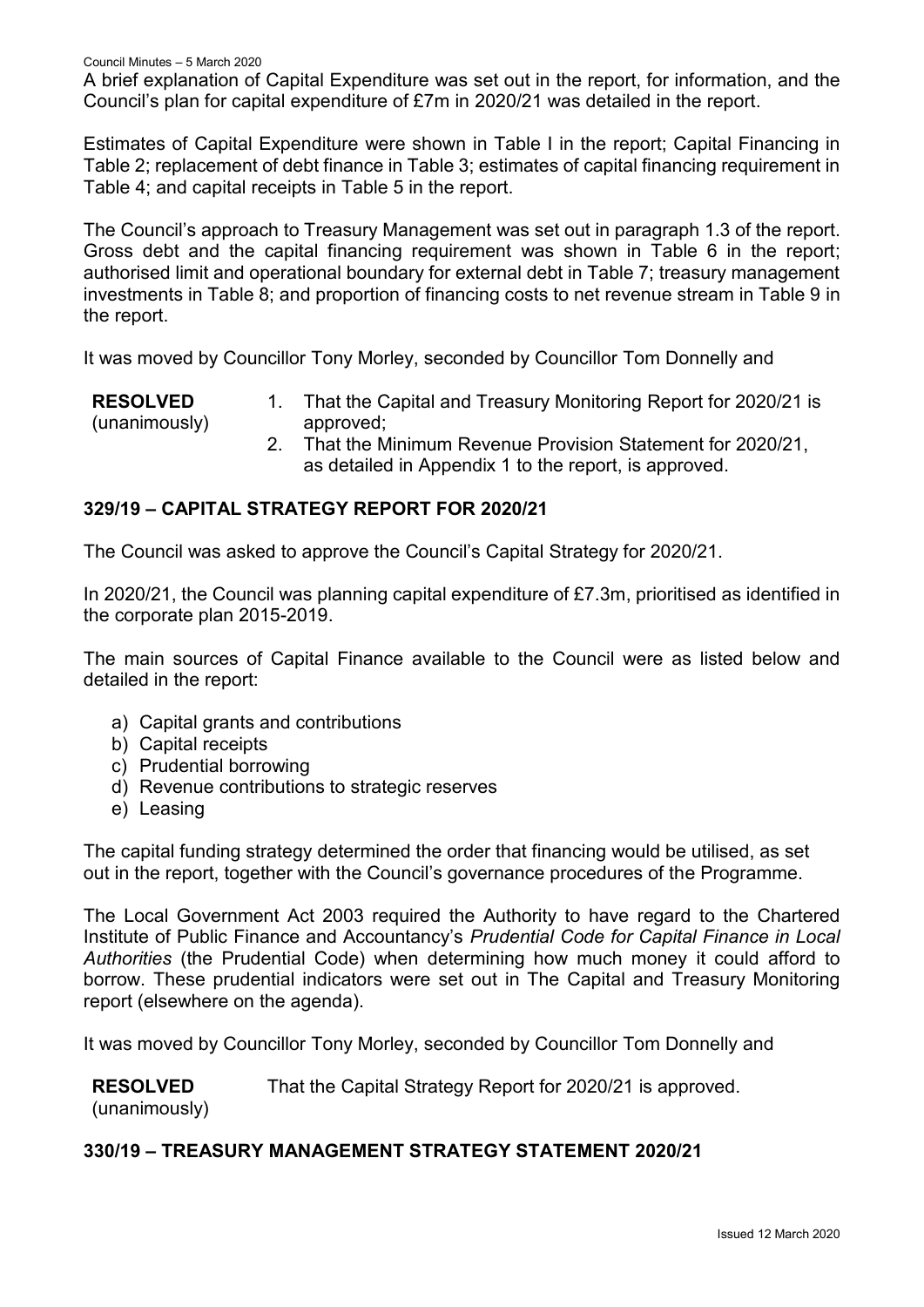The Council considered a report on the Treasury Management Strategy and Annual Treasury Management Investment Strategy for 2020/21, as required by The Chartered Institute of Public Finance and Accountancy's Treasury Management in the Public Services: Code of Practice 2017 Edition (the CIPFA Code) and The Ministry for Housing, Communities and Local Government (MHCLG) revised Guidance on Local Authority Investments in March 2010.

The external context to the Strategy was set out in paragraph 1.3 of the report, including economic background, credit outlook and general outlook, including the impact of the Coronavirus threat on the global economy, as detailed in the report. Local context was set out in paragraph 1.3, showing that at 31st December 2019, the Council held £5.5m of borrowing and £27m of investments. This was set out in further detail at Appendix B to the report. Forecast changes in the balance sheet analysis were shown in table 1 in the report.

The Council's borrowing strategy was explained in paragraph 1.3.2 of the report, and the Annual Treasury Management Investment Strategy was set out in Section 1.4 of the report; Treasury Management Indicators were set out in paragraph 1.5 of the report.

There were a number of additional items that the Council was obliged by CIPFA or MHCLG to include in its Treasury Management Strategy, as set out in paragraph 1.6 of the report. The Head of Resources believed that the proposed strategy represented an appropriate balance between risk management and cost effectiveness. Some alternative strategies, with their financial and risk management implications, were tabled in paragraph 1.7 of the report.

It was moved by Councillor Jason Atkin, seconded by Councillor Mark Wakeman and

| <b>RESOLVED</b> | 1. That the Treasury Management Strategy Statement for 2020/21 |
|-----------------|----------------------------------------------------------------|
| (unanimously)   | be approved;                                                   |
|                 | 2. That the Annual Treasury Management Investment Strategy for |

# **331/19 – MOTION TO CONTINUE**

It was moved by Councillor Jason Atkin, seconded by Councillor Mark Salt and

2020/21 be approved.

**RESOLVED** (unanimously) That in accordance with Rule of Procedure 13, the meeting continue beyond 2½ hours to enable the business on the agenda to be concluded.

# **332/19 – CORPORATE INVESTMENT STRATEGY AND COMMERCIAL INVESTMENT STRATEGY FOR 2020/21**

The Council considered approval of the Corporate Investment Strategy and Commercial Investment Strategy for 2020/21.

At its meeting on 5 March 2018, the Council considered a report on the potential for operating on a more commercial basis, as set out in the report. At its meeting on 24 May 2018, the Council approved the functions for the Commercial Board and subsequently approved a Commercial Investments Strategy and a Corporate Investments Strategy for 2019/20. These strategies had been reviewed and no significant changes were recommended for 2020/21.

The Council had established an investment reserve that currently showed a balance of £564,950, which was available for commercial investment projects.